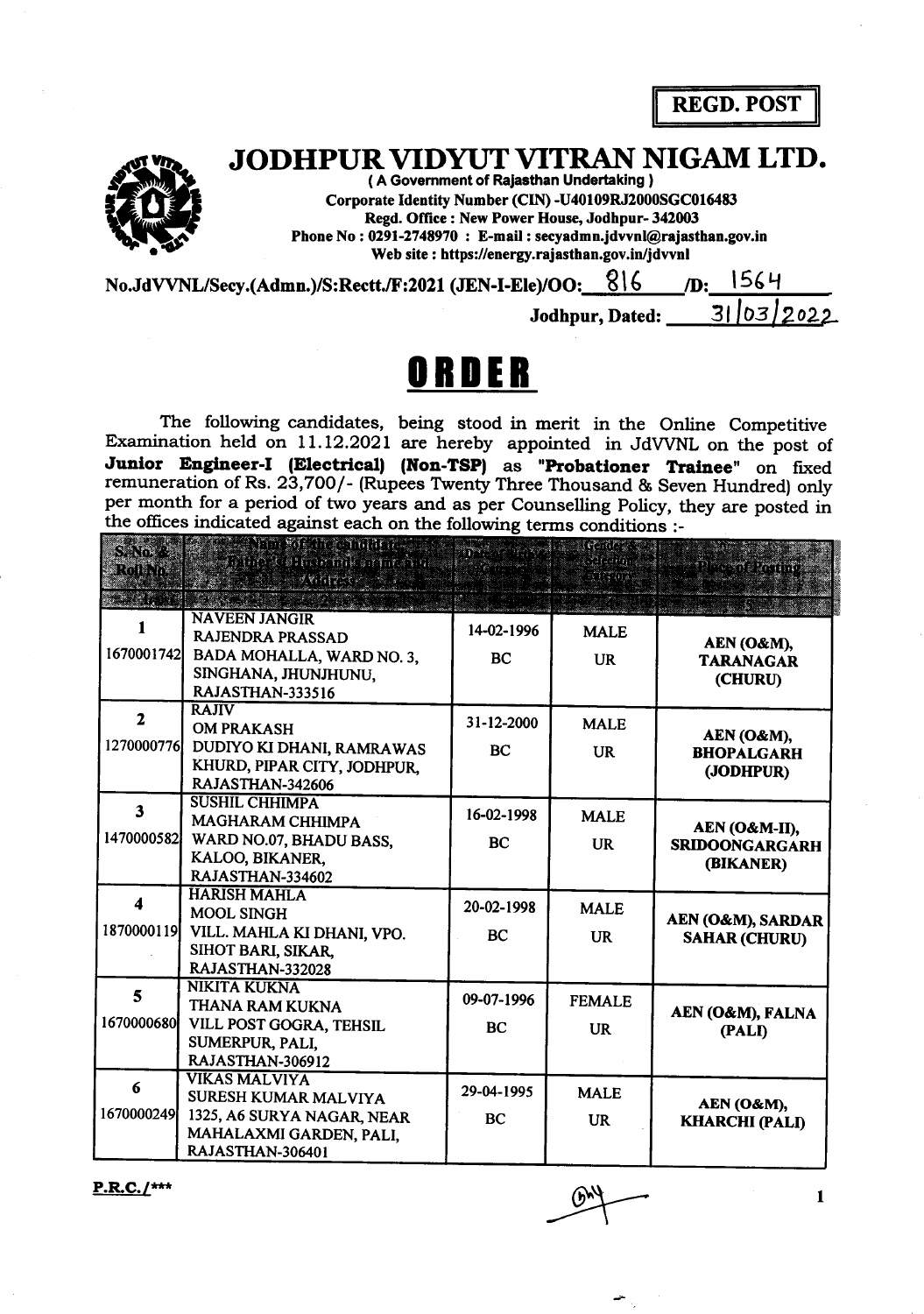|                  | <b>THE THE STATIONS</b><br><b>BREADT PETTY PRODUCT</b><br><b>REAL PARTIES AND REAL</b> |            | etzin or<br>ងស្រង់អង្គរ |                                        |
|------------------|----------------------------------------------------------------------------------------|------------|-------------------------|----------------------------------------|
|                  | <b>RAKESH KUMAR GODARA</b>                                                             |            |                         |                                        |
| 7                | <b>VIJAY KUMAR GODARA</b>                                                              | 19-01-1997 | <b>MALE</b>             | AEN (O&M),                             |
| 1570013328       | 131 NEAR BIKANER ROAD, VPO                                                             | BC         | <b>UR</b>               | <b>BHADASAR</b>                        |
|                  | SAWAI BARI, TEH SARDAR                                                                 |            |                         | <b>DHIKHNAD (CHURU)</b>                |
|                  | SHAHAR, CHURU,                                                                         |            |                         |                                        |
|                  | RAJASTHAN-331403<br><b>PRAVEEN SINGH</b>                                               |            |                         |                                        |
| 8                | <b>SURENDRA SINGH</b>                                                                  | 10-02-1995 | <b>MALE</b>             |                                        |
| 1670002806       | 1, PAHARGANJ 1, MANDORE ROAD,                                                          | <b>EWS</b> | <b>UR</b>               | AEN (O&M),<br><b>SHERGARH</b>          |
|                  | JODHPUR, RAJASTHAN-342026                                                              |            |                         | (JODHPUR)                              |
|                  |                                                                                        |            |                         |                                        |
| $\boldsymbol{9}$ | <b>RAJENDRA KUMAR</b>                                                                  | 02-11-1997 | <b>MALE</b>             |                                        |
|                  | VISHANA RAM VISHNOI                                                                    |            |                         | AEN (CITY), PHALODI                    |
| 1570016528       | CHOUDHRIYO KA BASS, KHIDRAT,<br>KAN SINGH KI SEED, JODHPUR,                            | BC         | <b>UR</b>               | (JODHPUR)                              |
|                  | RAJASTHAN-342307                                                                       |            |                         |                                        |
|                  | <b>AJAY SINGH PALANA</b>                                                               |            |                         |                                        |
| 10               | <b>LAXMAN SINGH</b>                                                                    | 27-02-1997 | <b>MALE</b>             | AEN (RURAL),                           |
| 1470000901       | NEAR BANK OF BARODA AMAR                                                               | <b>BC</b>  | <b>UR</b>               | <b>NOKHA (BIKANER)</b>                 |
|                  | SINGH PURA, POLICE LINE                                                                |            |                         |                                        |
|                  | CHOURAHA, BIKANER,                                                                     |            |                         |                                        |
|                  | RAJASTHAN-334001<br><b>HARENDRA KHOJA</b>                                              |            |                         |                                        |
| 11               | <b>RIDHAKARAN</b>                                                                      | 30-07-1996 | <b>MALE</b>             |                                        |
| 1570007659       | VPO GAGWANA VIA ROL, TEH                                                               | BC         |                         | AEN (O&M),                             |
|                  | NAGAUR DIST NAGAUR,                                                                    |            | <b>UR</b>               | <b>BHOPALGARH</b><br>(JODHPUR)         |
|                  | RAJASTHAN-341027                                                                       |            |                         |                                        |
| 12               | <b>KISHOR KHADAW</b>                                                                   | 02-07-1997 |                         |                                        |
|                  | <b>SHIV RAM KHADAW</b>                                                                 |            | <b>MALE</b>             | AEN (O&M), MATORA                      |
| 1670000414       | VILL & POST GAJSINGHPURA, THE                                                          | <b>BC</b>  | <b>UR</b>               | (JODHPUR)                              |
|                  | BHOPALGARH, JODHPUR,<br>RAJASTHAN-342901                                               |            |                         |                                        |
|                  | <b>DEEPA RAM CHOUDHARY</b>                                                             |            |                         |                                        |
| 13               | PHATA RAM CHOUDHARY                                                                    | 24-11-1997 | <b>MALE</b>             |                                        |
| 1670001795       | RATANIYO KI DHANI, BERDO KA                                                            | <b>BC</b>  | <b>UR</b>               | AEN (O&M), DECHU<br>(JODHPUR)          |
|                  | BAS, JODHPUR, RAJASTHAN-342306                                                         |            |                         |                                        |
|                  | <b>MAHENDRA KUMAR</b>                                                                  |            |                         |                                        |
| 14               | <b>BUDHA RAM</b>                                                                       | 05-06-1999 | <b>MALE</b>             |                                        |
| 1570012388       | KUMARO KA BAS, MPO GUDA                                                                | <b>MBC</b> |                         | AEN (O&M),                             |
|                  | BEEJA, TEHSIL SOJAT, PALI,                                                             |            | <b>UR</b>               | <b>RANAWAS (PALI)</b>                  |
|                  | RAJASTHAN-306114                                                                       |            |                         |                                        |
| 15               | <b>ROHIT KUMAR</b>                                                                     |            |                         |                                        |
|                  | SATYA NARAYAN                                                                          | 14-08-1995 | <b>MALE</b>             | AEN (O&M), RAWLA                       |
| 1570003711       | VPO BADOPAL TEH PILIBANGA,                                                             | BC         | <b>UR</b>               | (SRIGANGANAGAR)                        |
|                  | HANUMANGARH,<br>RAJASTHAN-335804                                                       |            |                         |                                        |
|                  | <b>DURGA RAM</b>                                                                       |            |                         |                                        |
| 16               | <b>NANGA RAM</b>                                                                       | 02-09-1994 | <b>MALE</b>             |                                        |
| 1670001522       | KHAR KI DHANI, BHIMARLAI,                                                              | <b>BC</b>  | <b>UR</b>               | AEN (O&M),<br><b>SINDHARI (BARMER)</b> |
|                  | PACHPADRA, BARMER,                                                                     |            |                         |                                        |
|                  | RAJASTHAN-344034                                                                       |            |                         |                                        |

 $\overline{\mathbf{2}}$ 

 $\frac{GM}{r}$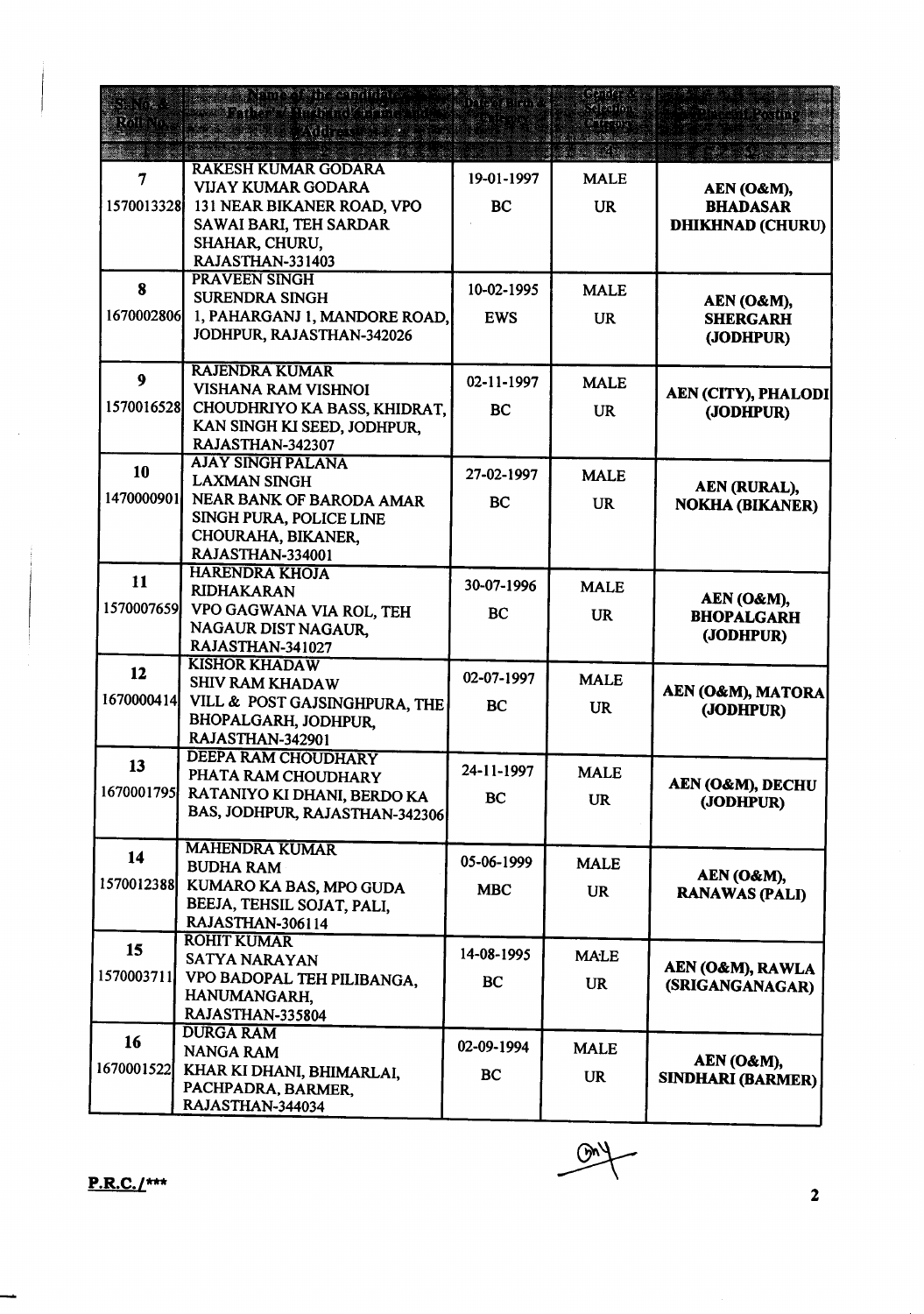| 33 : St    | TERSTYING CHAIRTY<br><u>en miller me m</u><br>ymyst    |            | tean an s<br>ി?്ത് | nte in 1117                    |
|------------|--------------------------------------------------------|------------|--------------------|--------------------------------|
|            |                                                        |            |                    |                                |
|            | <b>DEVENDRA CHOUDHARY</b>                              |            |                    |                                |
| 17         | DHARMA RAM CHOUDHARY                                   | 01-03-1995 | <b>MALE</b>        | AEN (O&M),                     |
| 1670002859 | 112, MEERA NAGAR, JHALAMAND                            | BC         | <b>UR</b>          | <b>LOHAWAT</b>                 |
|            | CIRCLE, JODHPUR,                                       |            |                    | (JODHPUR)                      |
|            | RAJASTHAN-342005                                       |            |                    |                                |
| 18         | <b>ABHISHEK SEERVI</b>                                 | 18-08-1995 | <b>MALE</b>        |                                |
|            | <b>MOHAN SINGH</b>                                     |            |                    | AEN (CITY-II),                 |
| 1670002736 | <b>CHOUTH JI KA BASS, BADER</b>                        | <b>BC</b>  | <b>UR</b>          | <b>BARMER</b>                  |
|            | CHOWK, BILARA, JODHPUR,<br>RAJASTHAN-342602            |            |                    |                                |
|            | <b>ANKIT TIWARI</b>                                    |            |                    |                                |
| 19         | SHYAMLAL TIWARI                                        | 14-01-1997 | <b>MALE</b>        | AEN (O&M),                     |
| 2070001286 | KESHAV BHAVAN, NEAR                                    | <b>UR</b>  | <b>UR</b>          | <b>JASAWANTPURA</b>            |
|            | <b>PARASNATH FACTORY</b>                               |            |                    | (JALORE)                       |
|            | GANDHINAGAR, ABUROAD,                                  |            |                    |                                |
|            | SIROHI, RAJASTHAN-307026                               |            |                    |                                |
| 20         | <b>RAMDEV GODARA</b>                                   | 21-08-1995 | <b>MALE</b>        |                                |
|            | KISNA RAM GODARA                                       |            |                    | AEN (O&M), BIDASAR             |
| 1870002161 | VILLAGE KASHIPURA, POST                                | BC         | <b>UR</b>          | (CHURU)                        |
|            | DUGOLI, TEH JAYAL, NAGAUR,                             |            |                    |                                |
|            | RAJASTHAN-341023                                       |            |                    |                                |
| 21         | <b>MANISH SHANKER</b><br><b>SL PALIWAL</b>             | 20-01-1995 | <b>MALE</b>        |                                |
| 1670002575 | 18C, KARNI BAGH, HIGH COURT                            |            |                    | AEN (O&M), BAP                 |
|            | COLONY ROAD, RATANADA,                                 | <b>UR</b>  | <b>UR</b>          | (JODHPUR)                      |
|            | JODHPUR, RAJASTHAN-342011                              |            |                    |                                |
|            | <b>SUNNY ALOK</b>                                      |            |                    |                                |
| 22         | RAMANAND MAHASETH                                      | 16-12-1996 | <b>MALE</b>        | AEN (O&M),                     |
| 1570014051 | WARD NO.4, KABIRCHAK,                                  | <b>UR</b>  | <b>UR</b>          | <b>SADULPUR (CHURU)</b>        |
|            | VILLAGE AND POST KABIRCHAK,                            |            |                    |                                |
|            | PS SADAR, DARBHANGA,                                   |            |                    |                                |
|            | <b>BIHAR-846009</b>                                    |            |                    |                                |
| 23         | <b>ARIMARDAN SINGH CHAUHAN</b>                         | 06-05-1994 | <b>MALE</b>        |                                |
| 1570012422 | LAXMAN SINGH CHAUHAN                                   |            |                    | <b>AEN (RURAL), CHURU</b>      |
|            | 106/37, CHHATRAPATI MRG, VIJAY                         | <b>UR</b>  | <b>UR</b>          |                                |
|            | PATH, MANSAROVAR, JAIPUR,<br>RAJASTHAN-302020          |            |                    |                                |
|            | <b>ABHIMANYU SINGH</b>                                 |            |                    |                                |
| 24         | KARNI SINGH BHATI                                      | 16-02-1996 | <b>MALE</b>        |                                |
| 1670000969 | VILLAGE CHARANWALA, POST                               | <b>EWS</b> | <b>UR</b>          | AEN (O&M),<br><b>KHAJUWALA</b> |
|            | BIKAMPUR, TEHSIL BAJJU,                                |            |                    | (BIKANER)                      |
|            | BIKANER, RAJASTHAN-334305                              |            |                    |                                |
| 25         | <b>HIMANSHU GEHLOT</b>                                 | 26-10-1994 |                    |                                |
|            | <b>HUKAM SINGH GEHLOT</b>                              |            | <b>MALE</b>        | AEN (O&M), BAYTOO              |
| 1570012606 | 31, PUNIT NAGAR, NAYAPURA,                             | BC         | <b>UR</b>          | (BARMER)                       |
|            | LALSAGAR, MANDORE, JODHPUR,                            |            |                    |                                |
|            | RAJASTHAN-342026                                       |            |                    |                                |
| 26         | <b>SANDEEP KUMAR BHANWARIA</b><br>OM PRAKASH BHANWARIA | 14-11-1997 | <b>MALE</b>        |                                |
| 1570010635 | 31, BHAŃWARIYO KA MOHALLA,                             |            |                    | AEN (O&M),                     |
|            | DHANI KRIPARAM, LAXMANGARH,                            | <b>BC</b>  | <b>UR</b>          | <b>CHHATTARGARH</b>            |
|            | SIKAR, RAJASTHAN-332029                                |            |                    | (BIKANER)                      |
|            |                                                        |            |                    |                                |

 $\sqrt{91}$ 

 $P.R.C.$ /\*\*\*

 $\overline{\mathbf{3}}$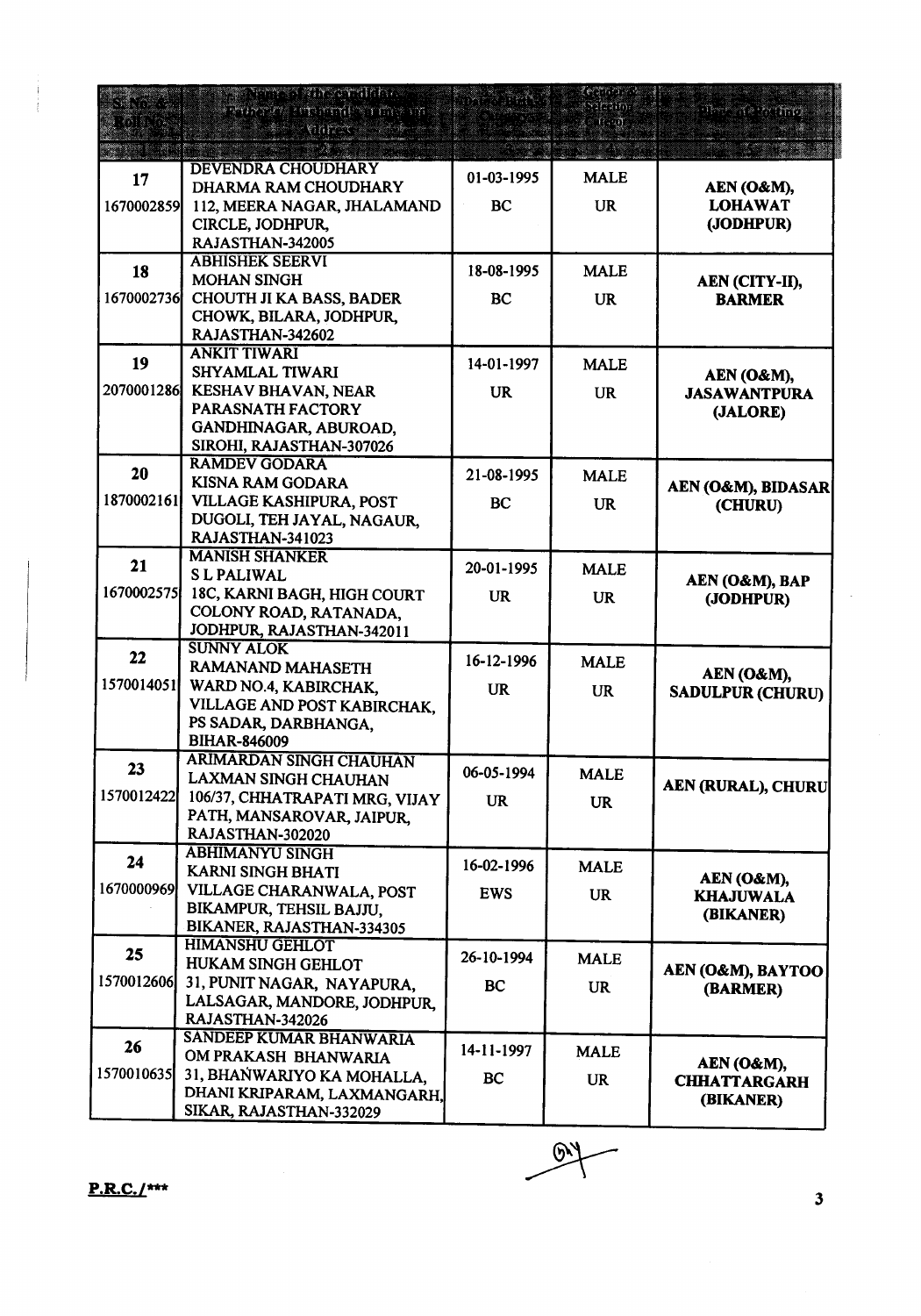|            | <b>Particularly in the Communication</b><br>The State of the Time of<br><u>gringes</u> |            |               | The mile time of              |
|------------|----------------------------------------------------------------------------------------|------------|---------------|-------------------------------|
|            | <u> 1987 - Johann Barnett, fransk forsk formanne</u>                                   |            |               |                               |
| 27         | <b>KRISHNA KUMAR KUMAWAT</b><br>ARJUN LAL KUMAWAT                                      | 12-02-1993 | <b>MALE</b>   | AEN (O&M),                    |
| 1870000135 | NEAR KVK ADA GELA,                                                                     | BC         | <b>UR</b>     | <b>CHHAPAR (CHURU)</b>        |
|            | TANKARDA, TEH. CHOMU, JAIPUR,                                                          |            |               |                               |
|            | RAJASTHAN-303702                                                                       |            |               |                               |
| 28         | <b>ASHOK KHATRI</b>                                                                    | 01-01-1996 | <b>MALE</b>   |                               |
|            | PRAKASH CHANDRA                                                                        |            |               | <b>AEN (O&amp;M),</b>         |
| 1670000180 | VEER DURGADAS NAGAR,                                                                   | <b>UR</b>  | <b>UR</b>     | <b>RANIWARA (JALORE)</b>      |
|            | HOSPITAL ROAD MARWAR<br>JUNCTION, PALI,                                                |            |               |                               |
|            | RAJASTHAN-306001                                                                       |            |               |                               |
| 29         | VIJENDRA SINGH RATHORE                                                                 |            |               |                               |
|            | MAHAVEER SINGH RATHORE                                                                 | 30-11-1998 | <b>MALE</b>   | AEN (RURAL),                  |
| 1470000229 | C-330, KARNI NAGAR, OPPOSITE                                                           | <b>UR</b>  | <b>UR</b>     | <b>RAJALDESAR</b>             |
|            | LALGARH PALACE, BIKANER,<br>RAJASTHAN-334001                                           |            |               | (CHURU)                       |
|            | <b>MOHIT SHARMA</b>                                                                    |            |               |                               |
| 30         | SURENDRA KUMAR SHARMA                                                                  | 28-05-1996 | <b>MALE</b>   | AEN (O&M),                    |
| 1570007397 | BEHIND PINKY HOTEL,                                                                    | <b>UR</b>  | <b>UR</b>     | <b>UMMEDABAD</b>              |
|            | MAHESHWARA ROAD PATEL                                                                  |            |               | (JALORE)                      |
|            | COLONY, DAUSA,                                                                         |            |               |                               |
|            | RAJASTHAN-303303<br><b>HARSHIT MEHTA</b>                                               |            |               |                               |
| 31         | <b>MAHESH MEHTA</b>                                                                    | 05-10-1996 | <b>MALE</b>   |                               |
| 1570004014 | D-184 A HASAN KHAN MEWAT                                                               | <b>BC</b>  | BC            | <b>AEN (RURAL), CHURU</b>     |
|            | NAGAR, ALWAR.                                                                          |            |               |                               |
|            | RAJASTHAN-301001                                                                       |            |               |                               |
| 32         | <b>SURMILA</b><br><b>AMARA RAM</b>                                                     | 01-07-1998 | <b>FEMALE</b> |                               |
| 1670000606 | MANDLI CHARNA, PALRI                                                                   |            |               | AEN (O&M),                    |
|            | RANAWATA, BHOPALGARH,                                                                  | BC         | <b>UR</b>     | <b>BHOPALGARH</b>             |
|            | JODHPUR, RAJASTHAN-342603                                                              |            |               | (JODHPUR)                     |
| 33         | <b>AJAY NEHRA</b>                                                                      | 26-06-1993 |               |                               |
| 1870002787 | VIJAY KUMAR NEHRA                                                                      |            | <b>MALE</b>   | AEN (RURAL),                  |
|            | VILL BIBIPUR BARA, PO BIBIPUR<br>CHOTA, VIA RORU BARI TEH                              | <b>BC</b>  | <b>BC</b>     | <b>RAJALDESAR</b>             |
|            | FATEHPUR, SIKAR,                                                                       |            |               | (CHURU)                       |
|            | RAJASTHAN-332317                                                                       |            |               |                               |
| 34         | <b>SANKET CHAUDHARY</b>                                                                |            |               |                               |
|            | BHUPENDRA SINGH CHAUDHARY                                                              | 05-05-1996 | <b>MALE</b>   | AEN (O&M),                    |
| 1670000442 | 20A, HIGH COURT COLONY,                                                                | BC         | BC            | <b>POKARAN</b>                |
|            | BEHIND SENAPATI BHAWAN,<br>JODHPUR, RAJASTHAN-342001                                   |            |               | (JAISALMER)                   |
|            | <b>VIKAS</b>                                                                           |            |               |                               |
| 35         | <b>SONA RAM</b>                                                                        | 21-05-2000 | <b>MALE</b>   | AEN (O&M),                    |
| 1670002034 | RIN MALAR, BAP, PHALODI,                                                               | <b>BC</b>  | BC            | <b>CHANDAN</b>                |
|            | JODHPUR, RAJASTHAN-342301                                                              |            |               | (JAISALMER)                   |
|            | THANA RAM CHOUDHARY                                                                    |            |               |                               |
| 36         | MOOLA RAM CHOUDHARY                                                                    | 01-07-1994 | <b>MALE</b>   |                               |
| 1570014350 | VILL KOTHE KA TALA, POST                                                               | BC         | <b>BC</b>     | AEN (O&M),<br><b>CHOHATAN</b> |
|            | DHARASAR, TEH CHOHTAN,                                                                 |            |               | (BARMER)                      |
|            | BARMER, RAJASTHAN-344702                                                               |            |               |                               |

 $\frac{1}{2}$ 

 $-64$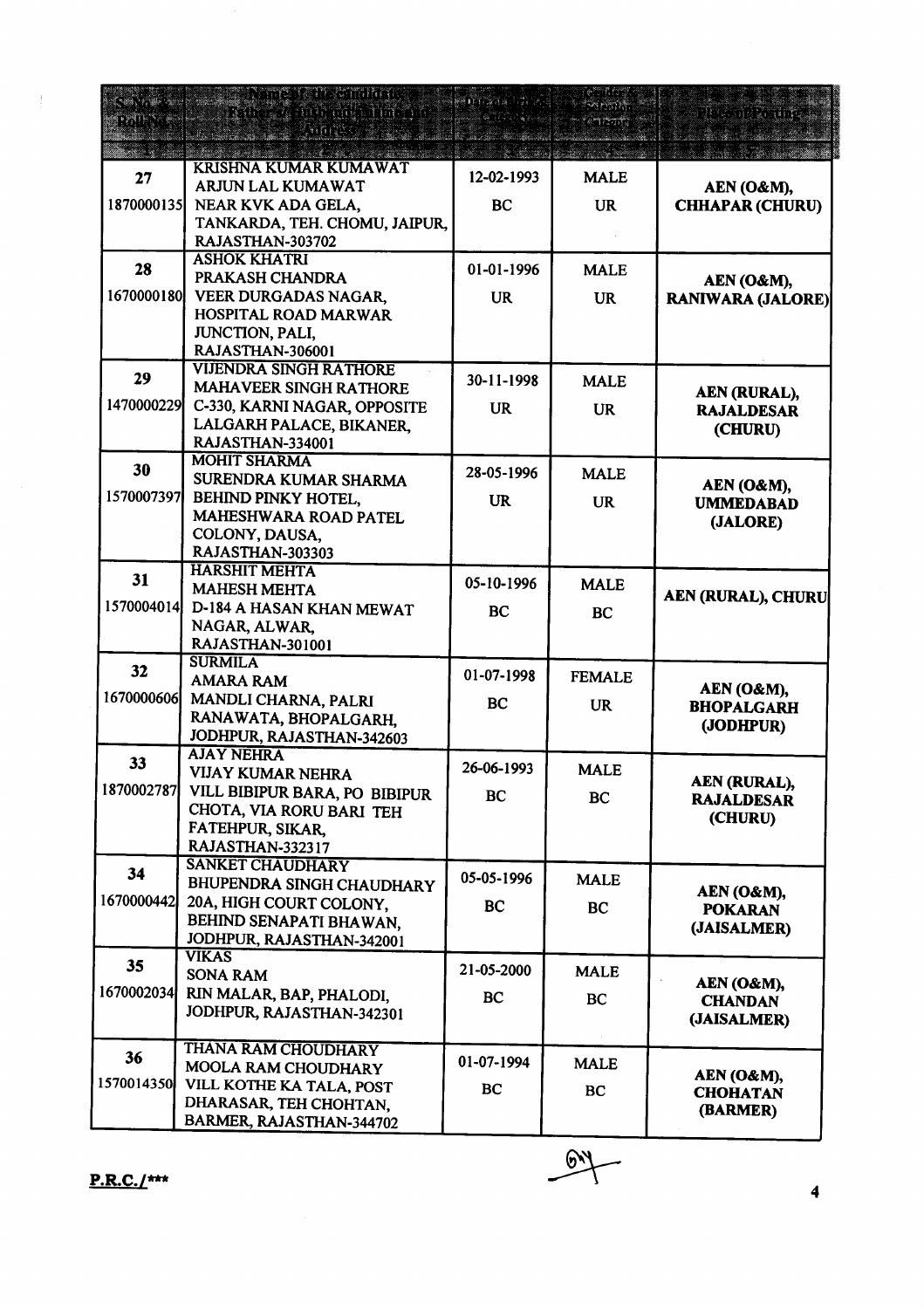|            | <b>SALTA TELEVISIONE AND STATE</b><br><b>AT THOMAS INDIANAL STATE</b> | streetne s | en avri       | The Chairman<br>The Revising    |
|------------|-----------------------------------------------------------------------|------------|---------------|---------------------------------|
|            | <b>Research Strategiers</b>                                           |            |               |                                 |
|            | <b>JITENDRA KUMAR</b>                                                 |            |               |                                 |
| 37         | <b>BHANWAR LAL</b>                                                    | 10-03-1995 | <b>MALE</b>   | AEN (O&M), PADRU                |
| 1570012252 | VISHNOIYO KI DHANIYA, VPO                                             | BC         | <b>BC</b>     | (BARMER)                        |
|            | BEROO, JODHPUR,                                                       |            |               |                                 |
|            | RAJASTHAN-342024<br><b>SHIVPAL CHAUDHARY</b>                          |            |               |                                 |
| 38         | <b>DOONGA RAM</b>                                                     | 02-08-1995 | <b>MALE</b>   | AEN (CITY),                     |
| 1570016627 | 228, BHUGASARON KI DHANI, VPO                                         | BC         | BC            | <b>SURATGARH</b>                |
|            | REWASA DALELPURA, TEHSIL                                              |            |               | (SRIGANGANAGAR)                 |
|            | NAWA CITY, NAGAUR,                                                    |            |               |                                 |
|            | RAJASTHAN-341508<br><b>MAHBOOB ALI</b>                                |            |               |                                 |
| 39         | <b>JAKIR HUSAIN</b>                                                   | 01-05-1996 | <b>MALE</b>   |                                 |
| 1570016019 | V.P.O KALANA, TEH. BHADRA,                                            | <b>BC</b>  | BC            | AEN (CITY),<br><b>SURATGARH</b> |
|            | HANUMANGARH,                                                          |            |               | (SRIGANGANAGAR)                 |
|            | RAJASTHAN-335502                                                      |            |               |                                 |
| 40         | <b>SAMYA CHAUDHARY</b>                                                | 26-06-1996 | <b>FEMALE</b> |                                 |
| 2070000545 | <b>AMIT CHAUDHARY</b><br>D-72 NEW TOWN GANKA, MANPUR                  |            |               | AEN (O&M),                      |
|            | REODAR ROAD, ABU ROAD,                                                | <b>UR</b>  | <b>UR</b>     | <b>SWAROOPGANJ</b>              |
|            | SIROHI, RAJASTHAN-307026                                              |            |               | (SIROHI)                        |
| 41         | <b>VIKAS SIRVI</b>                                                    |            |               |                                 |
|            | PEMA RAM SIRVI                                                        | 26-12-1997 | <b>MALE</b>   | AEN (O&M),                      |
| 1670000435 | NAIYO KA BAS, ATABARA, PALI,                                          | <b>BC</b>  | BC            | <b>RAMSEEN (JALORE)</b>         |
|            | RAJASTHAN-306104                                                      |            |               |                                 |
|            | <b>MAHENDRA KUMAR</b>                                                 |            |               |                                 |
| 42         | <b>MADHU RAM</b>                                                      | 23-12-1996 | <b>MALE</b>   | AEN (O&M), JALORE               |
| 1570002955 | PUROHIT GALI, PURANI DHANARI,                                         | <b>EWS</b> | <b>EWS</b>    |                                 |
|            | THE-PINDWARA, SIROHI,                                                 |            |               |                                 |
|            | RAJASTHAN-307023<br><b>MEENAKSHI</b>                                  |            |               |                                 |
| 43         | <b>JAI RAM</b>                                                        | 13-01-1996 | <b>FEMALE</b> |                                 |
| 1570003057 | CHOUTHIJI KA BASS, BADER                                              | <b>BC</b>  | <b>UR</b>     | AEN (O&M), BILARA<br>(JODHPUR)  |
|            | CHOWK, BILARA, JODHPUR,                                               |            |               |                                 |
|            | RAJASTHAN-342602                                                      |            |               |                                 |
| 44         | <b>NEETU JANGID</b><br><b>RAM KISHOR JANGID</b>                       | 08-08-1996 | <b>FEMALE</b> |                                 |
| 1670000666 | HARSOLAW, GOTAN, MERTA CITY,                                          | BC         |               | AEN (O&M), LUNI                 |
|            | NAGAUR, RAJASTHAN-342902                                              |            | <b>UR</b>     | (JODHPUR)                       |
|            |                                                                       |            |               |                                 |
| 45         | PREMARAM                                                              | 11-02-1993 | <b>MALE</b>   |                                 |
| 1570007814 | <b>KALYANA RAM</b><br>VILLAGE POST KOTRI, TEHSIL                      |            |               | AEN (O&M),                      |
|            | FATEHGARH, JAISALMER.                                                 | <b>SC</b>  | SC            | <b>FATEHGARH</b>                |
|            | RAJASTHAN-345001                                                      |            |               | (JAISALMER)                     |
| 46         | <b>RAVINDRA MALI</b>                                                  |            |               |                                 |
|            | <b>CHAMPA LAL MALI</b>                                                | 17-10-1993 | <b>MALE</b>   | AEN (O&M),                      |
| 1670000770 | 3 BATTI CIRCLE, JAGDAMBA                                              | BC         | BC            | <b>BHINMAL (JALORE)</b>         |
|            | HOTEL, SHIVAM CENERTRY<br>STORE, RAMSEEN, JALORE,                     |            |               |                                 |
|            | RAJASTHAN-307803                                                      |            |               |                                 |

 $G_{\lambda}$ 

 $\overline{\mathbf{5}}$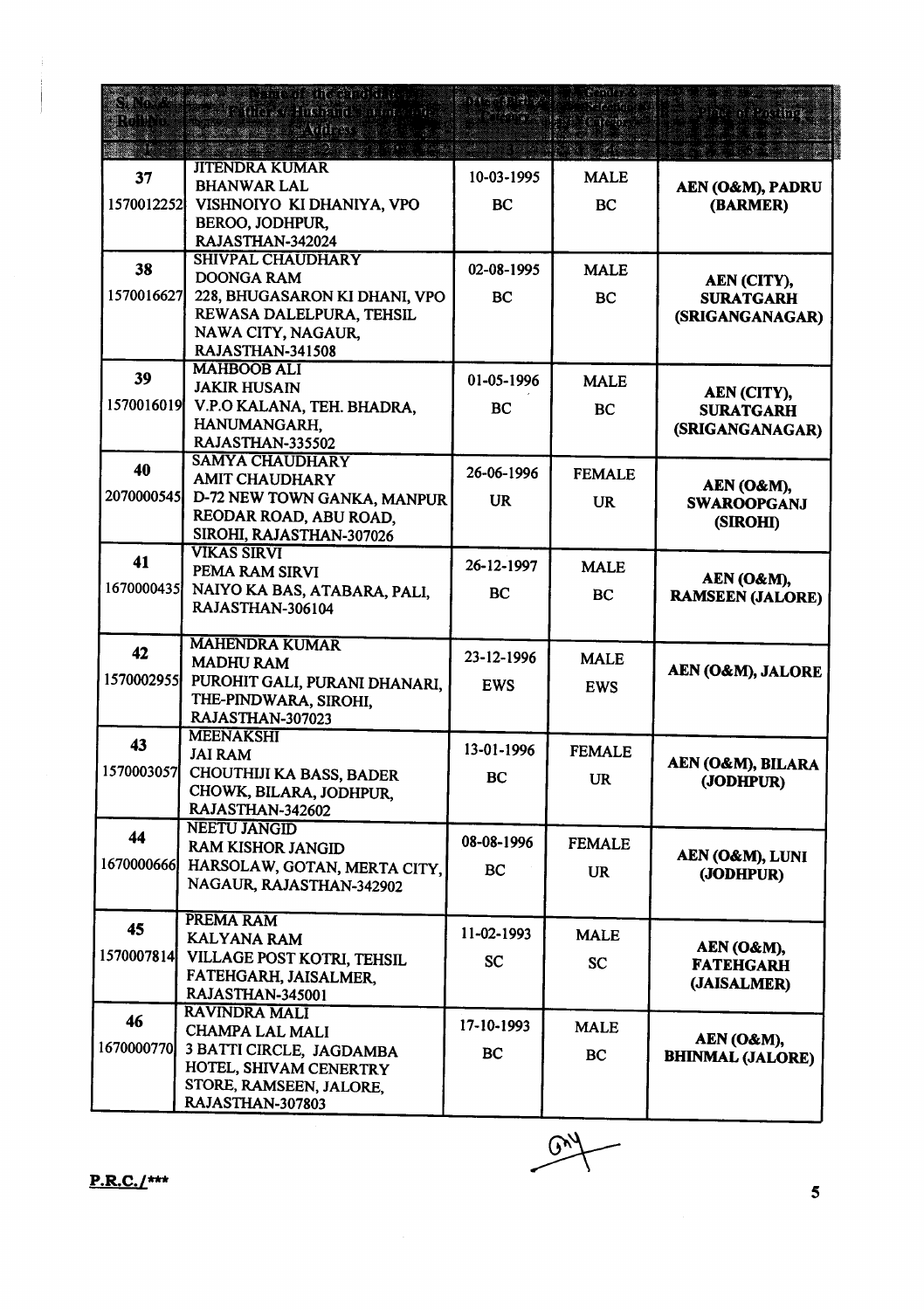| FM BOTH           | Nordssangeminger<br>ethos (Aldemakeda 216<br><u> Elizabeth Cal</u>                                                                 | on a stringer<br>47.77833 | Sing Sails<br>an kata salah<br><b>Cartonic</b> | <u>tory gramm</u>                                     |
|-------------------|------------------------------------------------------------------------------------------------------------------------------------|---------------------------|------------------------------------------------|-------------------------------------------------------|
| 47<br>1570010380  | <b>SANDEEP KUMAWAT</b><br><b>LAL CHAND KUMAWAT</b><br>F-112, LAL KOTHI SCHEME, JAIPUR,<br>RAJASTHAN-302015                         | 23-07-1997<br><b>BC</b>   | <b>MALE</b><br><b>BC</b>                       | AEN (O&M),<br><b>RAWATSAR</b><br>(HANUMANGARH)        |
| 48<br>1670002333  | <b>ASHA RAM</b><br><b>CHHATARA RAM</b><br>VILLAGE MODRA KI DHANI, POST<br>BORTA, TEHSIL JASWANTPURA,<br>JALORE, RAJASTHAN-343029   | 10-05-1992<br>BC          | <b>MALE</b><br><b>BC</b>                       | AEN (O&M), SAYLA<br>(JALORE)                          |
| 49<br>1570014022  | <b>PRATEEK KAMBAR</b><br><b>BRIJ KISHOR SHARMA</b><br>NEAR GOPAL JI TEMPLE, WEIR,<br>BHARATPUR, RAJASTHAN-321408                   | 01-08-1996<br><b>EWS</b>  | <b>MALE</b><br><b>EWS</b>                      | AEN (RURAL),<br><b>SARDAR SAHAR</b><br>(CHURU)        |
| 50<br>1670000791  | <b>SUBHASH CHOUDHARY</b><br><b>JETARAM CHOUDHARY</b><br>VILLAGE & POST KAJNAU KALLA,<br>TEHSIL BAORI, JODHPUR.<br>RAJASTHAN-342037 | 15-08-1998<br><b>BC</b>   | <b>MALE</b><br><b>BC</b>                       | AEN (O&M),<br><b>NACHANA</b><br>(JAISALMER)           |
| 51<br>1670002641  | <b>BALWANTA RAM</b><br><b>KALYANA RAM</b><br>VPO PAREWAR, DIST JAISALMER,<br>RAJASTHAN-345001                                      | 08-02-1995<br><b>SC</b>   | <b>MALE</b><br><b>SC</b>                       | AEN (O&M),<br><b>MOHANGARH</b><br>(JAISALMER)         |
| 52<br>1270000740  | <b>SEEMA BERWAL</b><br><b>BHIKHA RAM BERWAL</b><br>B-274, PANCHSHEEL NAGAR<br>AJMER, AJMER, RAJASTHAN-305001                       | 10-07-1995<br><b>SC</b>   | <b>FEMALE</b><br><b>UR</b>                     | AEN (O&M),<br><b>JAITARAN (PALI)</b>                  |
| 53<br>1970000067  | <b>SONIKA</b><br><b>RAJKUMAR</b><br>2C-10 ADRASH COLONY,<br>ANOOPGARH, SRIGANGANAGAR,<br>RAJASTHAN-335701                          | 17-07-1995<br><b>BC</b>   | <b>FEMALE</b><br><b>UR</b>                     | AEN (O&M),<br><b>ANOOPGARH</b><br>(SRIGANGANAGAR)     |
| 54<br>2070000882  | HITESH KUMAR FULWARIYA<br>DINESH KUMAR FULWARIYA<br>JATIYO KA MOHHLA, HOSPITAL<br>ROAD, BHINMAL, JALORE,<br>RAJASTHAN-343029       | 18-06-1996<br><b>SC</b>   | <b>MALE</b><br><b>SC</b>                       | AEN (O&M),<br><b>BHINMAL (JALORE)</b>                 |
| 55<br>1570012251  | <b>SHUBHAM JAIN</b><br>PAWAN KUMAR JAIN<br>123 163 THADI MARKET AGARWAL<br>FARM, MANSAROVAR, JAIPUR,<br>RAJASTHAN-302020           | 29-08-1997<br><b>EWS</b>  | <b>MALE</b><br><b>EWS</b>                      | AEN (O&M),<br><b>PILIBANGA</b><br>(HANUMANGARH)       |
| 56<br> 2070000325 | KUMAR VINOD DAYALAL<br><b>DAYALAL</b><br>VILLAGE DANTA, POST-SARNAU,<br>TEHSIL- SANCHORE, DIST. JALORE,<br>RAJASTHAN-343040        | 09-08-1996<br><b>EWS</b>  | <b>MALE</b><br><b>EWS</b>                      | AEN (O&M), SANKAD<br>(JALORE)                         |
| 57<br>1470001168  | NIKHIL ACHARYA<br>DINESH KUMAR ACHARYA<br>OUTSIDE USTA BARI, BAJRANG<br>COLONY, BIKANER,<br>RAJASTHAN-334001                       | 13-12-1996<br><b>EWS</b>  | <b>MALE</b><br><b>EWS</b>                      | AEN (O&M),<br><b>SRIBIJAYNAGAR</b><br>(SRIGANGANAGAR) |

 $\rightarrow$ 

 $\frac{1}{6}$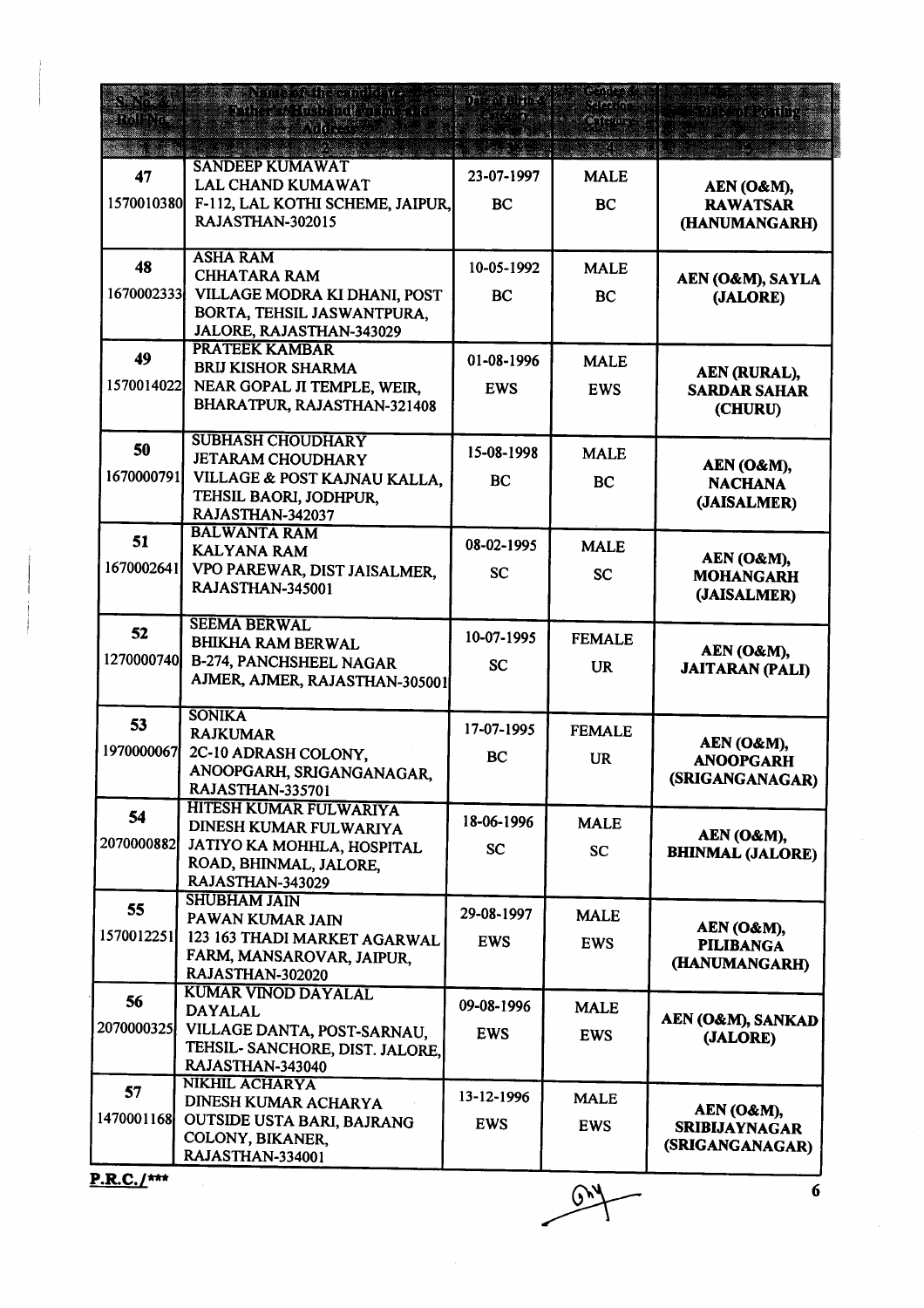| KOREKIDI   | <u>N 1996 ASTRONOMIA PAD</u><br>sti sve interne dra ma |            | pombor<br><u>Yarasim</u> i<br>$\frac{1}{2}$ | te yn e yng my                |
|------------|--------------------------------------------------------|------------|---------------------------------------------|-------------------------------|
|            | 9 MH 170 C                                             |            |                                             |                               |
|            | <b>JASWANT SINGH</b>                                   |            |                                             |                               |
| 58         | <b>NAKHAT SINGH</b>                                    | 07-07-1997 | <b>MALE</b>                                 | AEN (O&M),                    |
| 1670000775 | VILLAGE SANKARIYA, POST                                | <b>EWS</b> | <b>EWS</b>                                  | <b>BHANIYANA</b>              |
|            | RATARIYA, TEHSIL BHANIYANA,                            |            |                                             | (JAISALMER)                   |
|            | JAISALMER, RAJASTHAN-345021                            |            |                                             |                               |
| 59         | <b>DINESH KUMAR SHARMA</b>                             | 01-06-1994 | <b>MALE</b>                                 |                               |
|            | HANUMAN SAHAI SHARMA                                   |            |                                             | AEN (O&M), UPANI              |
| 1570009308 | VILL ANANDPURA, POST                                   | <b>EWS</b> | <b>EWS</b>                                  | (BIKANER)                     |
|            | DHIGARIYA, TEH LAWAN, DAUSA,                           |            |                                             |                               |
|            | RAJASTHAN-303004<br><b>ROHITASHV RATHORE</b>           |            |                                             |                               |
| 60         | <b>ROOP CHAND RATHORE</b>                              | 12-07-1996 | <b>MALE</b>                                 |                               |
| 1670000078 | 21, KHASRA NO 29, MADAN SINGH                          | <b>SC</b>  | <b>SC</b>                                   | AEN (O&M), SAYLA<br>(JALORE)  |
|            | ARYA NAGAR, BASNI FIRST                                |            |                                             |                               |
|            | PHASE, JODHPUR,                                        |            |                                             |                               |
|            | RAJASTHAN-342005                                       |            |                                             |                               |
| 61         | <b>PREETI JANGIR</b>                                   |            |                                             |                               |
|            | <b>BHOOP SINGH JANGIR</b>                              | 14-09-1996 | <b>FEMALE</b>                               | AEN (RURAL),                  |
| 1470000876 | C-11, SHRI KHATU SHYAM NAGAR,                          | <b>UR</b>  | <b>UR</b>                                   | <b>BIKANER</b>                |
|            | NEAR VAISHNODHAM, JAIPUR                               |            |                                             |                               |
|            | ROAD, BIKANER,                                         |            |                                             |                               |
|            | RAJASTHAN-334001                                       |            |                                             |                               |
| 62         | <b>YENA BISHNOI</b><br><b>DEVILAL BISHNOI</b>          | 06-03-1996 | <b>FEMALE</b>                               |                               |
| 1470001203 | 1-E-173 JAI NARAYAN VYAS                               |            |                                             | AEN (O&M),                    |
|            | COLONY, BIKANER,                                       | <b>UR</b>  | <b>UR</b>                                   | <b>RAISINGHNAGAR</b>          |
|            | RAJASTHAN-334001                                       |            |                                             | (SRIGANGANAGAR)               |
| 63         | <b>MEGHA NAGAR</b>                                     |            |                                             |                               |
|            | RAJENDRA KUMAR NAGAR                                   | 09-09-1996 | <b>FEMALE</b>                               | AEN (O&M), RANI               |
| 1570010768 | 130, SECTOR 14 KAVERI PATH,                            | <b>UR</b>  | <b>UR</b>                                   | (PALI)                        |
|            | MANSAROVER, JAIPUR,                                    |            |                                             |                               |
|            | RAJASTHAN-302020                                       |            |                                             |                               |
| 64         | <b>LAVEENA CHARAYA</b>                                 | 06-03-1995 | <b>FEMALE</b>                               |                               |
| 1970000019 | RAJ KUMAR CHARAYA                                      |            |                                             | AEN (O&M),                    |
|            | 187-A, GALI NO. 5, SETIA COLONY,<br>SRIGANGANAGAR.     | <b>UR</b>  | <b>UR</b>                                   | <b>LALGARH</b>                |
|            | RAJASTHAN-335001                                       |            |                                             | (SRIGANGANAGAR)               |
|            | <b>AVINASH BARWAR</b>                                  |            |                                             |                               |
| 65         | <b>BANSHI LAL BARWAR</b>                               | 10-10-1995 | <b>MALE</b>                                 |                               |
| 1670001673 | SHIV CHOWK WARD NO 4                                   | <b>SC</b>  | <b>SC</b>                                   | AEN (O&M), UPANI<br>(BIKANER) |
|            | GUNAWATI, MAKRANA NAGAUR,                              |            |                                             |                               |
|            | NAGAUR, RAJASTHAN-341505                               |            |                                             |                               |
| 66         | MEENAKSHI BORANA                                       | 09-10-1996 |                                             |                               |
|            | <b>KAILASH BORANA</b>                                  |            | <b>FEMALE</b>                               | AEN (O&M),                    |
| 1670000529 | C-515, SARASWATI NAGAR, BASNI                          | BC         | <b>UR</b>                                   | <b>KHINWARA (PALI)</b>        |
|            | FIRST PHASE, JODHPUR,                                  |            |                                             |                               |
|            | RAJASTHAN-342005<br><b>KUNAL BANSHIWAL</b>             |            |                                             |                               |
| 67         | PANNA LAL BANSHIWAL                                    | 24-09-1997 | <b>MALE</b>                                 |                               |
| 1570017175 | 22, PRASHANT PALACE NAKODA                             |            |                                             | AEN (O&M), SANKAD             |
|            | NAGAR, KANKROLI, RAJSAMAND,                            | <b>SC</b>  | <b>SC</b>                                   | (JALORE)                      |
|            | RAJASTHAN-313324                                       |            |                                             |                               |

 $\mathbb{R}$ 

 $P.R.C. /$ \*\*\*

 $\overline{7}$